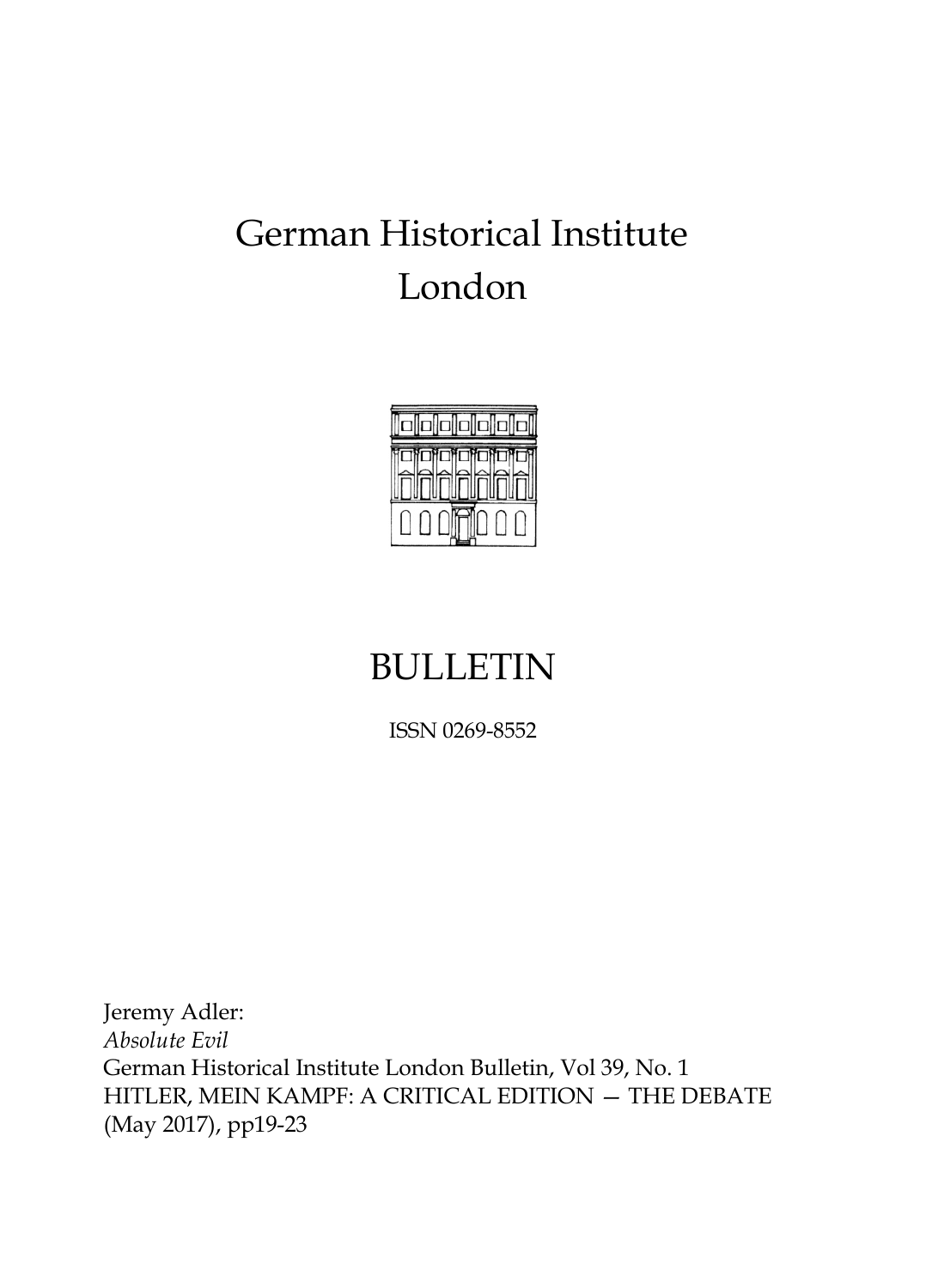## *Absolute Evil*

## JEREMY ADLER

Any attempt to produce a 'critical edition' of *Mein Kampf* is destined to fail from the start. Editions of this sort are generally reserved for great works, for the classics and other cultural property. The purpose of this sort of edition is to locate the original version, to produce the best text, and cast light on difficult passages. Here the opposite is the case. The work is to be exposed for what it is. The project of printing a book because one rejects it goes against the whole tradition of textual criticism since late Antiquity and the Jewish Middle Ages. Scholarly editions by definition serve the author's intentions. Textual criticism does not have the means to neutralize statements. The author has his say, but now with pretentions to being a classic. On Friday this new edition will be published by the Institute of Contemporary History (IfZ).

Now, merely because the copyright has expired, a miserable, bungled piece of work will be granted the same dignity as Homer and Plato, the Bible and the Talmud. These are texts that should be read, that are part of our culture. The main purpose of critical editions is to preserve an original for all time. This new edition may have been produced with the best will in the world, but the reprinting of any questionable text can have only one outcome: to disseminate the author's views. No editor can determine whether these will meet with public approval or rejection—and responsible editors must not direct their readers. As soon as they do this they are being polemical and forfeit their independence; they compromise their position as researchers. There is no way out of this moral dilemma.

It is worth reflecting on what this scandal is about, because by enthroning injustice as the principle of rule, this diatribe violates every law of reason: it offends against natural law as formulated by John Locke around 1690 by undermining human equality; it gives the lie to the American Constitution of 1787; it breaks with the reforms of the Napoleonic Code of 1804, which reverberated internationally and

Trans. Angela Davies (GHIL). First published as Jeremy Adler, 'Das absolut Böse', *Süddeutsche Zeitung*, 7 Jan. 2016, 9. Translation published with permission.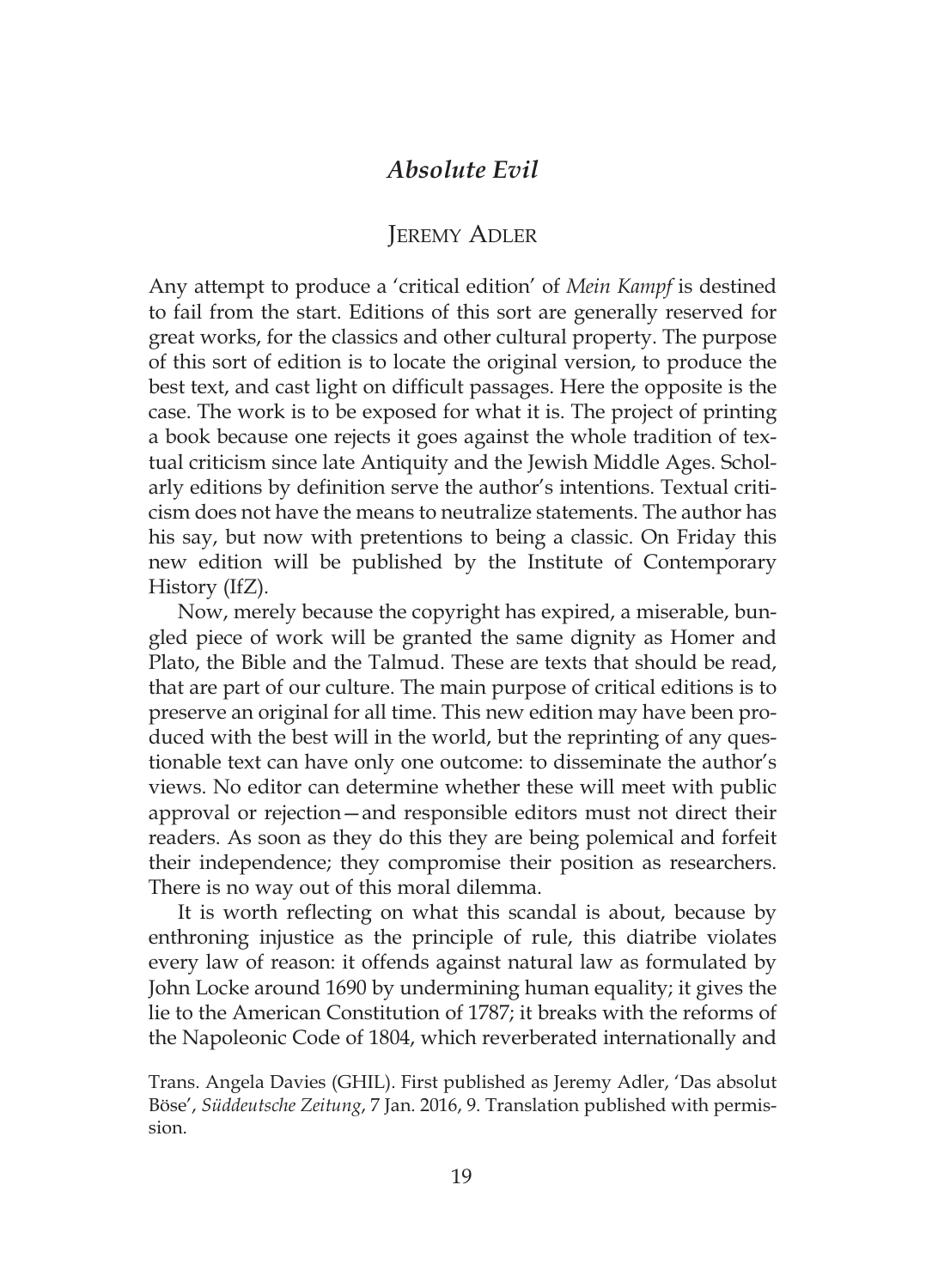#### ABSOLUTE EVIL

gave every citizen the same rights; it firmly discards the Frankfurt constitution of 1848, for instance, art. v, para. 144, which establishes religious freedom; it mocks the principles of the Weimar constitution of 1919 in force at the time; it violates the first article in the Declaration of Human Rights of 1948 which imposes an obligation to act in the spirit of fraternity; it contradicts the first article of the constitution of the Federal Republic of Germany, the Basic Law of 1949, not only the opening sentence, but also the following one: 'To respect and protect it [human dignity] shall be the duty of all state authority.'

While this may not be sedition in today's legal terms as this book was written before the founding of the republic, we cannot help but recognize the rebellious intentions behind it. The trend is beyond question. No other work has ever incited crime so clearly while violating every legal norm. The legislator in no way envisaged the dissemination of inflammatory works of this sort; their printing was simply prohibited. To edit such a book, therefore, for whatever reason, is an affront to the state.

Absolute evil cannot be edited. When an author denigrates a whole people as scum, parasites, drones, a gang of infighting rats, a harmful germ, or even just apes, advocates their sterilization, and unmistakably calls for their extermination, psychiatrists may be able to reach a diagnosis, and a judge may be able to make a judgment. But an edition—unlike the disciplines of linguistics or historiography—is helpless before the horror. The state is undermined; the seizure of power is planned; world war is prepared. Faced with this monstrosity of madness and murder, any attempt to comment is silenced. Any reprinting means only one thing: repeating the infamy. Other methods must be resorted to in order to educate. The argument that similar texts have been edited does not get to the crux of the matter. This is the work that went into the world as a call to genocide; willy-nilly, as a last taboo, it has gained both iconic and factual significance.

Thus an observer can only look on in bewilderment as a country in which Holocaust denial is illegal republishes the book that shares much of the responsibility for instigating the Holocaust in the first place. The law makes no exception for offenders, and prescribes a punishment of between three months and five years imprisonment. It should be noted that the new edition is intended neither for professional historians nor the republic of letters, both of whom could claim special reasons, but as an aid to public enlightenment. How do they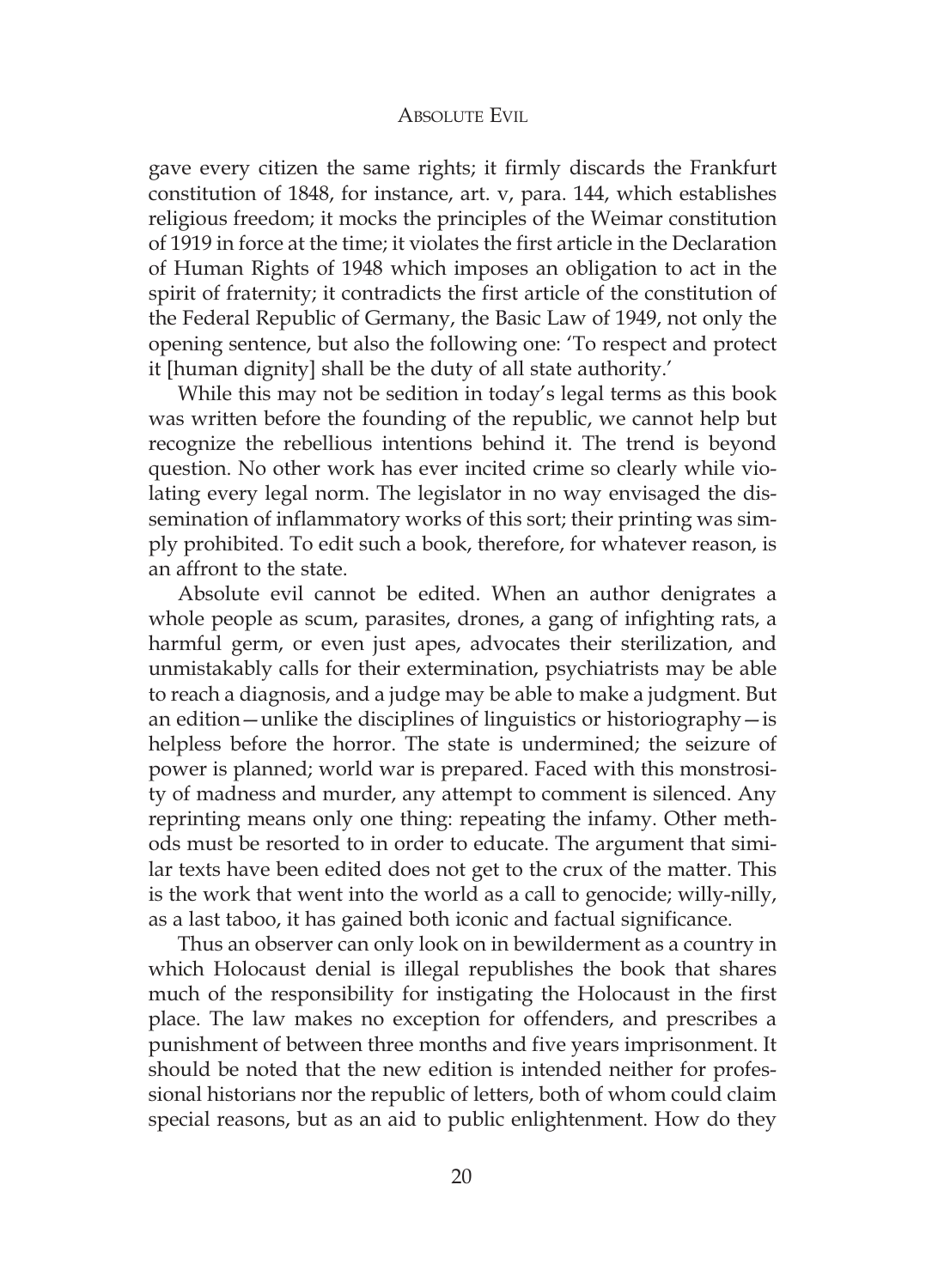#### JEREMY ADLER

imagine this working? Do they intend to limit the impact of a work that today still circulates in European prisons as an illegal photocopy, praised by the inmates, by releasing a new edition? Education requires very different methods. And who is the 'public' that is to be enlightened? The newsagent? The train driver? The greengrocer? Will they reach for this text? They deserve to be treated with more respect than to be encumbered with a book in two volumes.

This insoluble conflict between public education and scholarship is a dilemma produced by the new edition. For extremists, however, the sheer weight of the copies that will be pirated from the internet will provide the evidence they seek. They will find new sources for their prejudices in the edition's apparatus. Soon these references and the worst passages from *Mein Kampf* will be circulating on the internet. How can misuse of this edition be prevented? It is dubious, not to say dangerous, to warn of dangers by listing them in great detail.

It is argued that we need an edition of *Mein Kampf* because it is an important historical document. This is mistaken reasoning. Historical texts such as *The Republic*, *Magna Carta*, and the *Rights of Man* take their place in the human intellectual landscape because of their meaning, without reference to the personality of their authors. Such works give the world priceless gifts. *Mein Kampf* is the opposite case. The aim of this book is to destroy culture, even society as such, and to replace it with a fanatical 'mass'. The only reason it remains interesting is because the author and his cronies succeeded in doing this for a short, terrible period, and especially because he was the greatest mass murderer of all time. But this is no justification for editing his work, and this treatment will not make his text into a great document. It was and remains a demented diatribe, tied to the author's politics and terrorism, and can only be understood in connection with all his crimes. The text is not worthless; it represents an inverted value. In order for it to find its proper place, studies are needed such as the monographs and biographies recently produced by Ian Kershaw and Peter Longerich. An edition is by no means indispensable, and it can never achieve what is required here. Do we really want to test the limits of ethics?

Only an expert can produce an edition. The team of editors working on the new edition of *Mein Kampf* consists of four historians. This sounds promising. But if we look more closely, we notice that among the editors, who could naturally draw on advice from other experts, there is no-one with psychiatric expertise, no legal historian, no lin-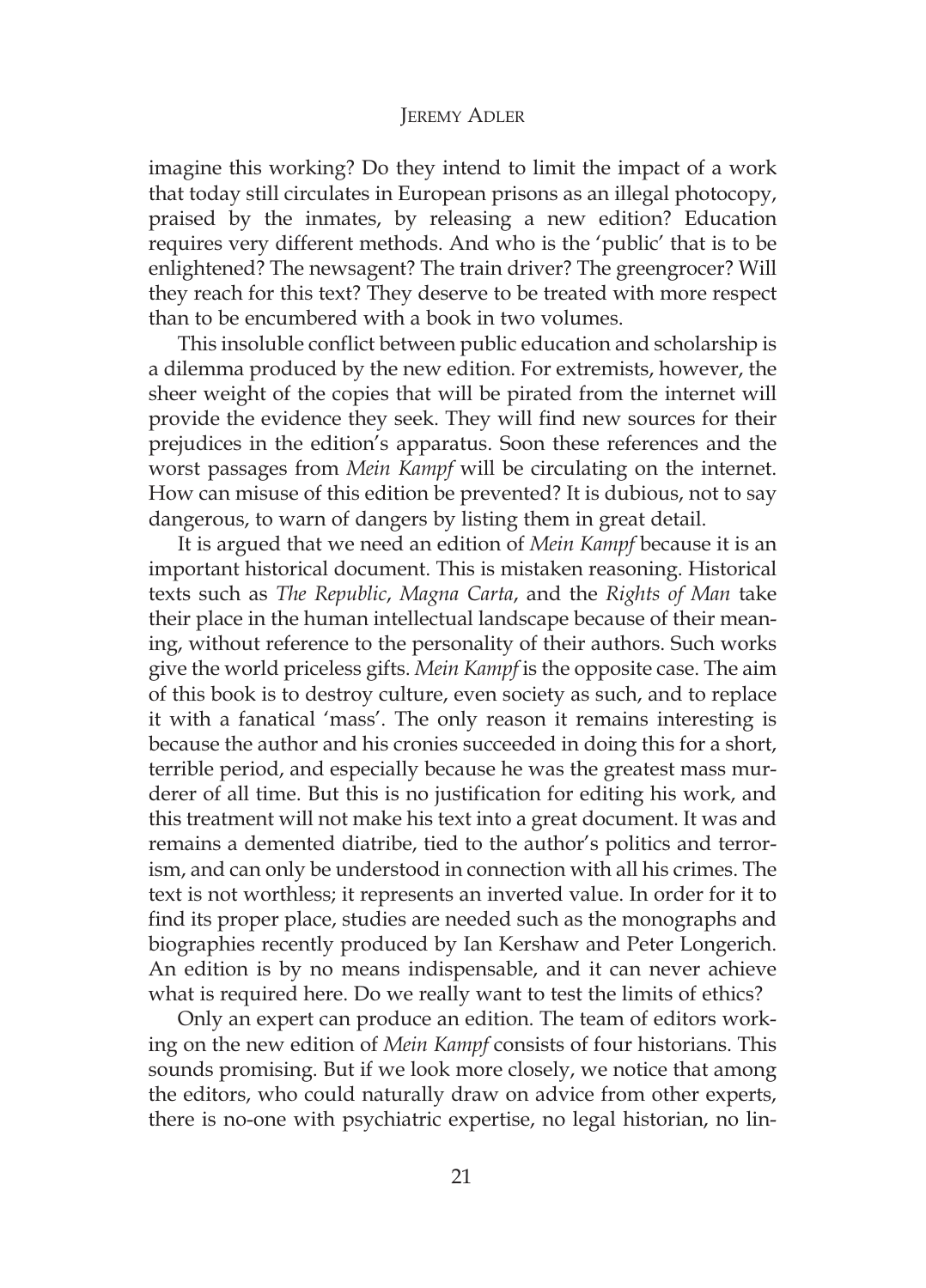#### ABSOLUTE EVIL

guist, no sociologist, and, above all, no proven text editor. This is hard to believe. How can an edition be produced without a single professional editor? The discipline of text editing is among the most difficult branches of philology. If an edition of a work as questionable as *Mein Kampf*, which was published in a number of different versions, is to have any claim to validity, the project has to be safeguarded by using the best possible techniques. Those who commissioned the work and its editors at the IfZ call their work a 'critical edition'. This raises the bar very high indeed. Not even the most significant edition of the last fifty years, Albrecht Schöne's *Faust* (1994), presumed to call itself 'critical'. And indeed, in their explanations, the new editors of *Mein Kampf* thoroughly confuse the traditional three forms of edition, demonstrating that they do not even know what a 'critical' edition is. According to them, they intend to produce: (1) a critical edition which will serve only to compile a text; (2) an annotated text containing detailed explanations; and (3) a reading edition which, according to the IfZ, will 'deliberately adopt a form and style . . . that will speak to a wide circle of readers'. These three aims cannot all be achieved at the same time in one edition. If they are combined in one work, either its readability, annotations, or academic credentials will suffer. There are of course critical editions with annotations. But these are always distanced from the text, unlike here. Any edition based on three competing principles will be an absurdity.

In fact, the editors have chosen not to reprint all existing textual variants because 'they do not add much in terms of content', thus violating the principle of completeness on which every true critical edition is based. And there is little trace of the feeling for tradition which is essential to anyone embarking on a project of this sort. The editors want to 'frame' the original, but seem unaware of how deeply offensive it is to see an editorial technique developed for the Talmud being used in *Mein Kampf*. And if the commentary engages with the author's lies—there can, of course, be no question of 'half truths' here—by providing counter-arguments, as one of the examples given by the editors confirms, then the whole project operates on the same dubious level as the original. A genuine 'critical edition' acquires a high ethical value through the skilled perfection and craftsmanship with which it guarantees the truth of its text. Such an edition works according to the strictest standards as the custodian of culture. If its principles are questionable, then so is the edition itself.